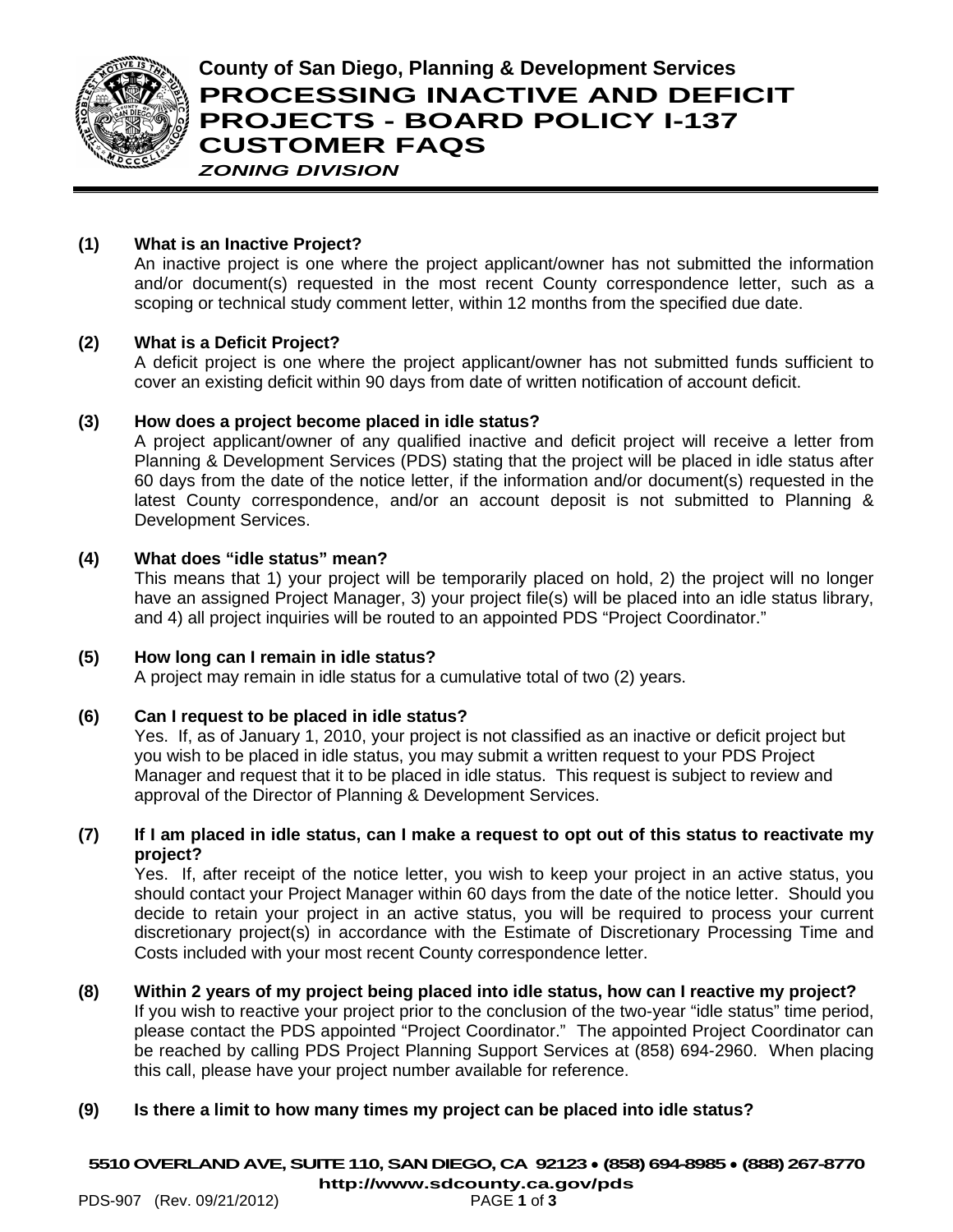

# **County of San Diego, PDS, Zoning Division Processing Inactive and Deficit Projects**

*Continued*

No. While there is no limit to the number of times your project can be placed into idle status, the maximum time you are allowed to remain in idle status is a cumulative total of 2 years. Refer to #5 above.

#### **(10) What happens to my project while it is in idle status?**

The purpose of placing projects in "idle status" is to relieve staff from the on-going administration associated with processing projects in accordance within predetermined timeframes. Since idle projects will not have an assigned PDS Project Manager, there should not be any charges related to the ongoing administration associated with processing a project. However, projects that are in deficit will continue to receive account invoices requesting payment for any deficit accounts, and collection activity will continue. Accounts not in deficit may request to have account funds refunded.

**(11) What will happen to my project if it is not reactivated prior to the conclusion of the 2-year "idle status" time period?**

If your project remains in idle status for 22 months (cumulatively) after the date of the first notice, a letter will be issued to the owner/applicant as a reminder of the upcoming deadline to reactive the "idle status" project.

**(12) What will the happen to my project if it is reactivated prior to the conclusion of the 2-year "idle status" time period?**

All reactivated projects will be assigned a new Project Manager upon verification of sufficient account funds. Projects will also likely be required to submit new and/or updated/current project technical reports to address changes in project, changes in circumstances or new information of substantial importance that was not previously known, project consultants will be required to complete Memorandum of Understanding's (MOU) pursuant to County CEQA Guidelines (if not already completed), and all project technical reports will be required to comply with the currently effective Guidelines for Determining Significance and Report Format and Content Requirements for the applicable subject areas.

If your project includes a Major/Minor Subdivision, and has been found to be "complete" pursuant to Section 65943 of the Government Code, only those ordinances, policies, and standards that were in effect at the date the Department determined your application to be "complete" will apply in accordance with Section 66474.2 of the Subdivision Map Act. This completeness determination does not apply to new state imposed laws, ordinances, or policies.

If your project includes a Major/Minor Subdivision and has been found to be "incomplete" pursuant to Section 65943 of the Government Code, your project will be evaluated against all existing, new, and/or revised ordinances, policies, and standards that are in effect at the time the project is reactivated, and in accordance with Section 66474.2 of the Subdivision Map Act.

All other discretionary projects will be evaluated against all existing, new, and/or revised ordinances, policies, and standards that are in effect at the time the project is reactivated. All other discretionary projects include, but are not limited to, Major/Minor Use Permits and Site Plans.

#### **(13) What will happen to my project if it is not reactivated at the conclusion of the "idle status" time period?**

If your project has not been reactivated prior to the conclusion of the idle status time period, a letter will be issued informing you that the "idle status" has concluded and that if the Department does not receive a letter withdrawing the project within 10 days from the date of the letter, the

**5510OVERLAND AVE, SUITE 110, SAN DIEGO, CA 92123** ● **(858) 565-5981** ● **(888) 267-8770**

**<http://www.sdcounty.ca.gov/pds>**